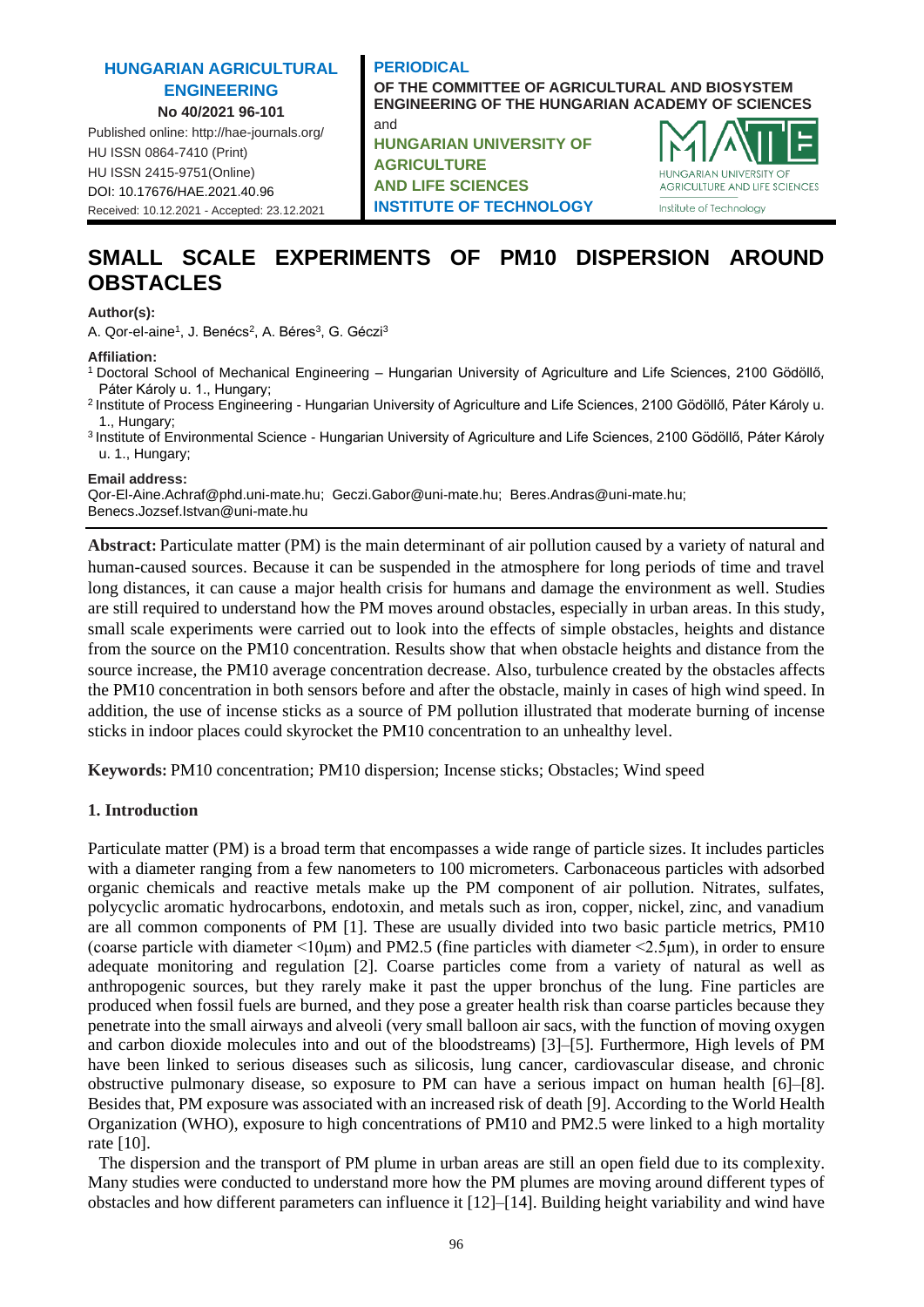effects on PM plume dispersion [15]–[17]. Simplified wind tunnel experiments and Computational Fluid Dynamics (CFD) simulations investigated the PM and air pollutants dispersion in simplified urban models [18]–[21].



*Figure 1.* Particulate matter size comparison [11]

In this paper, small scale experiments were conducted in order to investigate the effects of obstacles, heights and distance from the source on the PM10 concentration. The goal was to understand the changing of the PM10 concentration around obstacles in a simple environment.

## **2. Materials and Methods**

The experiments were done in an isolated laboratory room on the built table. The table had 3 PM10 sensors with a 50 cm distance between each sensor. The room temperature was stable during the experiments (25  $\pm 1^{\circ}$ C); the same was for the Relative Humidity (RH) (50%  $\pm 3$ ).

# *2.1 Experiment set up*

The experiments were done with two different wind speeds (2.9 and 1 m/s) provided by two different small ventilators. The use of the ventilators is to make sure that the PM plume will follow the wind direction toward the sensors and to avoid the spreading of the plume around the room. As mentioned, three sensors were used, sensors A, B and C, as shown in Figure 2, sensor C is placed near the source, sensor B is in the middle and sensor A is 1 meter away from the source. The obstacle was placed at three different distances between sensors A and B, with changing of the obstacle height (120, 240 and 360 millimetres).



*Figure 2.* Experimental set-up

The incense sticks were used as a source of PM10 plumes due to the number of particles emitted from incense smoke in a short time. There were many research studies that investigated the effect of the use of incense sticks on PM10 concentrations. Numerous studies point out that during the burning of the incense sticks, the particle concentration increase dramatically, and so is the concentration of PM2.5 and PM10 to extreme levels; not only the PM concentration that increases during the incense stick burning but also the level of Carbone Oxide (CO), Nitrogen Oxides (NOx) and Sulfur dioxide  $(SO<sub>2</sub>)$  concentrations go up [22]– [27].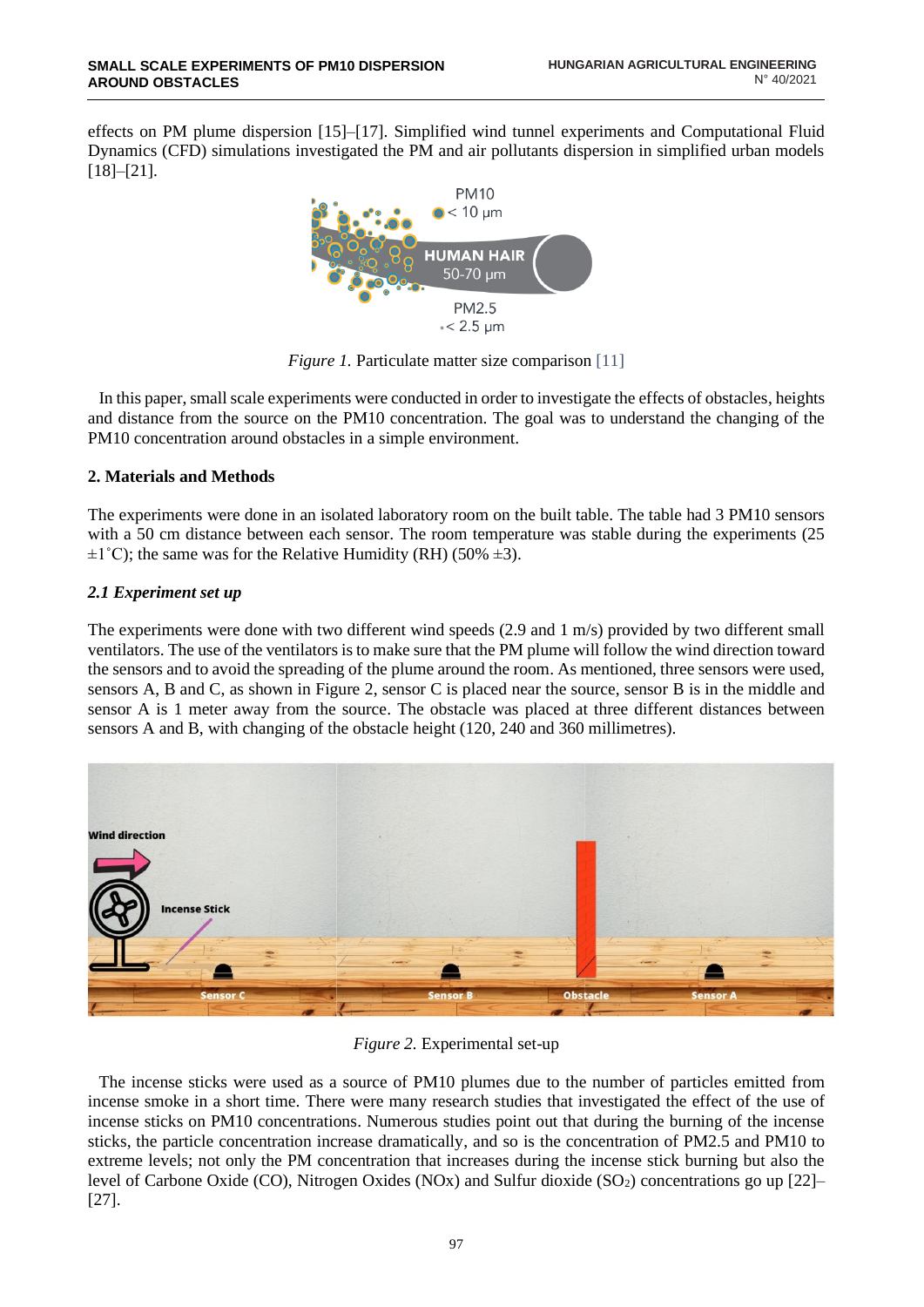Each experiment took 15-20 minutes by burning one incense stick with fixed wind speed, obstacle distance from the source and obstacle height. The total number of variations (experiments) was 18.

## *2.2 Data analysis*

Measurements were registered continuously in a programmed excel sheet during each experiment for every 30 seconds. The results present the average PM10 concentration in each test and are presented in graphs depending on the obstacle height and distance from the source for the three sensors.

## **3. Results**

The results of the experiments showed some interesting aspects for the understanding of the PM10 dispersion around the simple obstacle (Walls).

## *3.1. Sensor A*

Sensor A is the sensor behind the obstacle. Figure 3 shows the average concentration of PM10 during each experiment in the function of Obstacle heights and distance from the source. The average PM10 concentration increase with increasing the obstacle distance from the source at higher wind speed, while at low wind speed, it is almost stable. At a wind speed of 2.9m/s, the average PM10 concentration was the same for obstacle heights of 240 and 360mm, while it was at its peak when obstacle height was 120mm. While for the wind speed of 1m/s, the peak average PM10 concentration was at the obstacle height of 360mm and almost the same at the other two heights.



*Figure 3.* graphs of Average PM10 concentration registered by Sensor A in the function of Obstacle heights and distance from the source in case of a) wind speed 2.9 m/s and b) wind speed 1 m/s

## *3.2. Sensor B*

For sensor B, which is the sensor placed before the wall, the PM10 average concentration was higher in the case of wall height of 240 and 360mm, and wall distance of 750mm at a wind speed of 1m/s (Figure 4).



*Figure 4.* Graphs of Average PM10 concentration registered by Sensor B in the function of Obstacle heights and distance from the source in case of a) wind speed 2.9 m/s and b) wind speed 1 m/s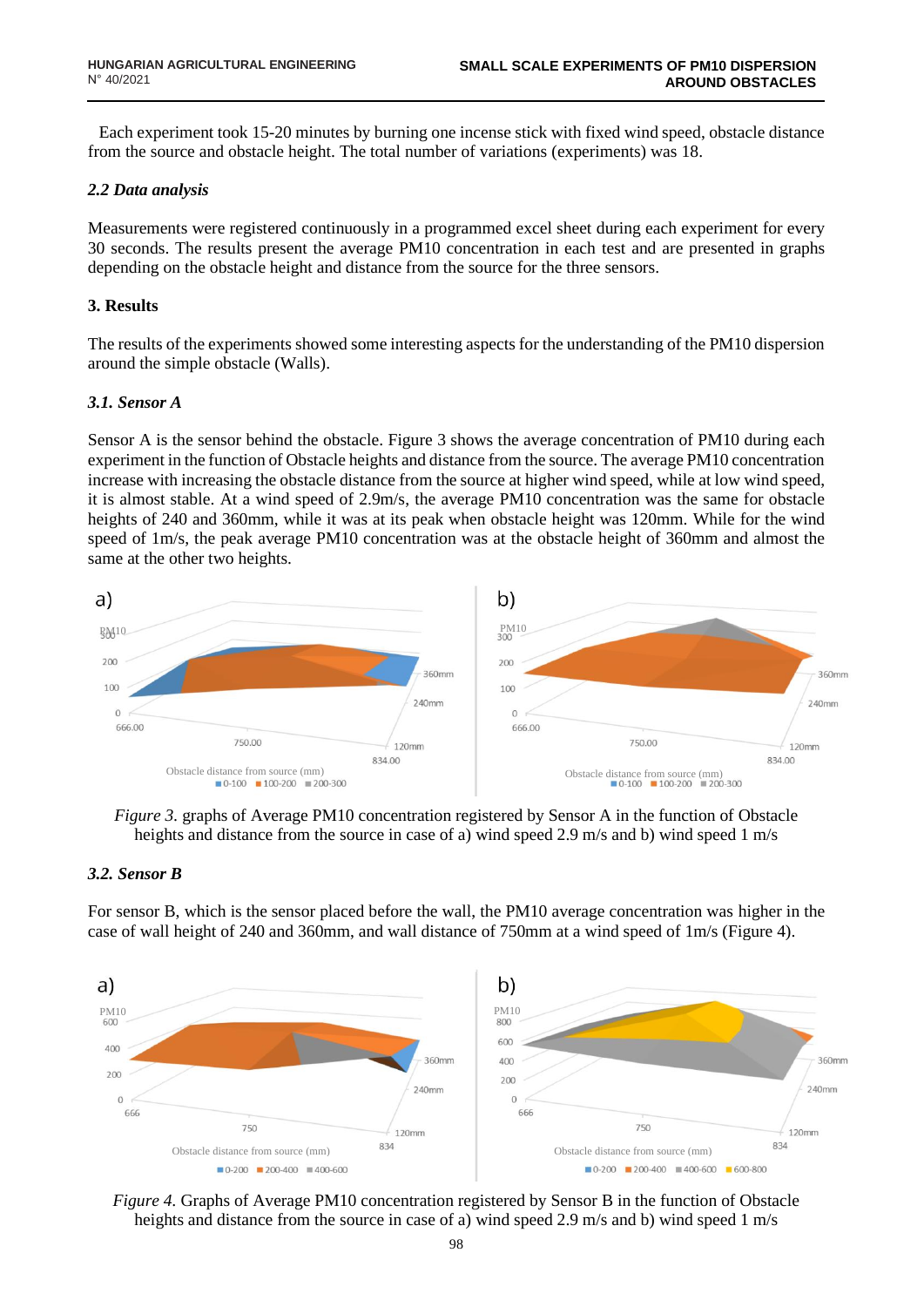While it reaches the maximum when the obstacle distance from the source is 834mm, obstacle height is 120mm and wind speed of 2.9m/s.

#### *3.3. Sensor C*

The sensor C placed near the source registered almost the same average concentration of PM10 at a wind speed of 1m/s with a decrease in concentration in case of obstacle height of 360mm and distance from the source of 834mm (Figure 5). On the other hand, it was changing at a wind speed of 2.9m/s. The peak average PM10 concentration was the same as sensor B when the obstacle distance from the source was 834mm, and the obstacle height was 120mm.



*Figure 5.* Graphs of Average PM10 concentration registered by Sensor C in the function of Obstacle heights and distance from the source in case of a) wind speed 2.9 m/s and b) wind speed 1 m/s

#### **4. Discussion**

The results of this research concluded that there is a significant positive effect on Obstacle heights, the distance of the obstacle from the source, and the wind speed. The PM10 average concentration decrease significantly in sensor A (behind the wall) when the obstacle height increases and also when the obstacle distances from the source increase also in case of the two-wind speed (1m/s and 2.9m/s) with higher concentrations registered in case of wind speed is 1m/s. While, changes in the PM10 average concentration ware also seen in the case of Sensor B (in the middle) and sensor C (near the source), especially in the case of high wind speed (2.9m/s) and, that is due to the turbulence created before and after the walls when the wind hits it, in addition to the reflection of PM plumes by the obstacle.

Generally, the PM10 average concentration tends to decrease when obstacle heights increase but are also combined with the position of the obstacle far from the source.

Moreover, using Incense sticks as a source of PM pollution showed that while the stick is burning, it continues to spike the PM10 concentration, as before the experiments, the background concentration of PM10 was  $7\pm3 \,\mu$ g/m<sup>3</sup>, and during the experiments, it can reach 700  $\mu$ g/m<sup>3</sup>, which manifest the short-term effect of burning the incense stick and its risk of affecting the indoor air quality if used in excess.

#### **5. Conclusions**

This paper investigated the PM10 dispersion around the wall of different heights and distances from the source in a simple environment. Two wind speeds were used in the experiments (1m/s and 2.9m/s) and variations of three wall heights (120, 240 and 360mm) constructed by simple breaks and three different distances from the source (666, 750 and 834mm).

The results showed higher average PM10 concentrations were registered in case of low wind speed (1m/s); increasing the wind speed results in decreasing the PM10 concentration. As the Obstacle height goes up, the PM10 concentration goes down, especially in position after the obstacle. Moreover, the PM10 concentration decrease by going far from the source and decreases, even more when an obstacle is placed between source and sensor. The turbulence created by the effects of the walls also the before and after wall sensors measurements.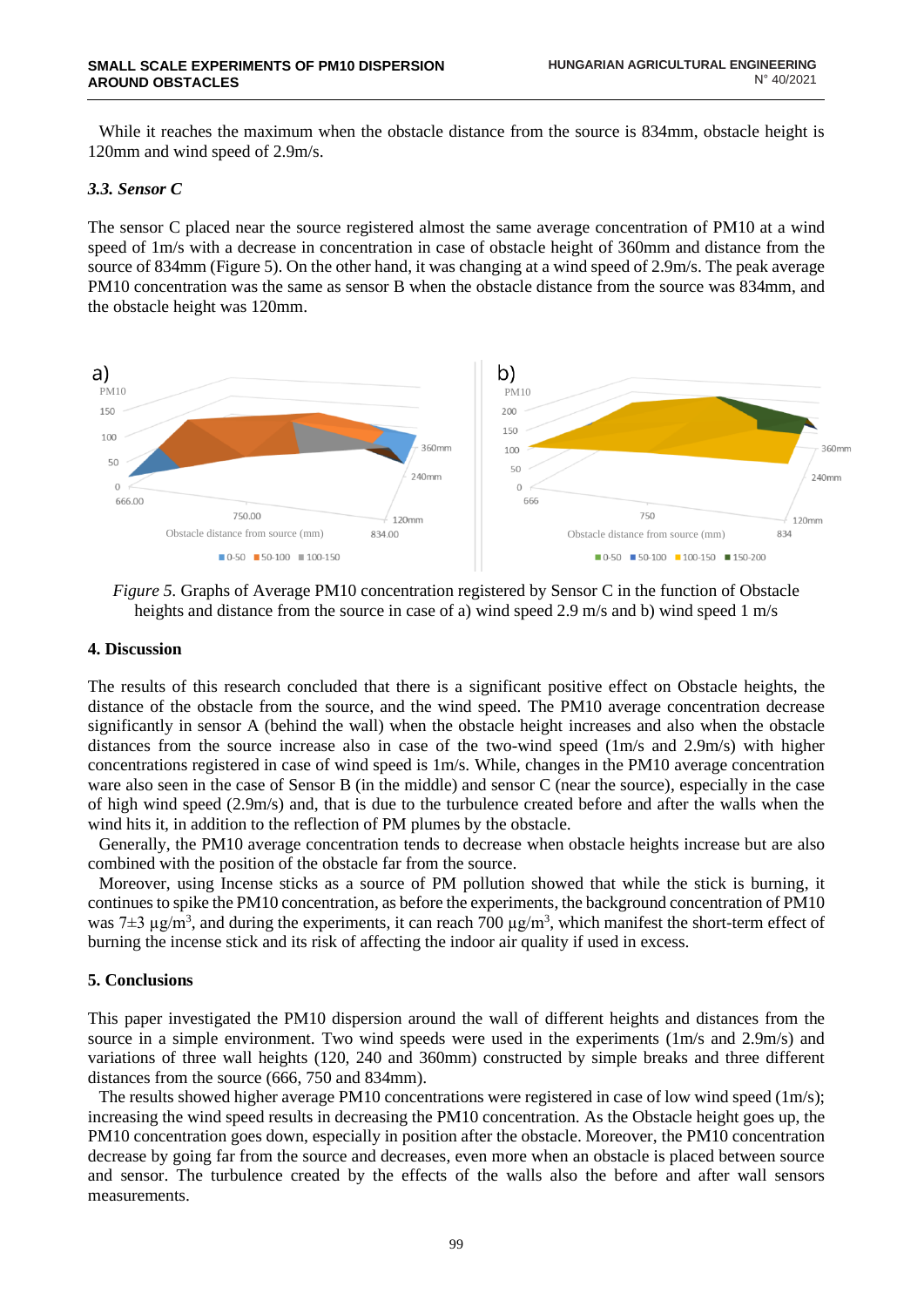Even so, more research is needed, and more parameters should be considered for a deep understanding of the PM plume dispersions around different types of obstacles.

Additionally, burning of the incense stick increases the PM10 concentration dramatically in the experiment room, and excessive use of it deteriorates the indoor air quality.

### **References**

- [1] **R. B. Hamanaka and G. M. Mutlu**, "Particulate Matter Air Pollution: Effects on the Cardiovascular System," *Frontiers in Endocrinology*, vol. 9, 2018, Accessed: Apr. 05, 2022. [Online]. Available: https://www.frontiersin.org/article/10.3389/fendo.2018.00680
- [2] **A. Thorpe and R. M. Harrison**, "Sources and properties of non-exhaust particulate matter from road traffic: A review," *Science of The Total Environment*, vol. 400, no. 1, pp. 270–282, Aug. 2008, doi: 10.1016/j.scitotenv.2008.06.007.
- [3] **M. R. Miller, C. A. Shaw, and J. P. Langrish**, "From particles to patients: oxidative stress and the cardiovascular effects of air pollution," *Future Cardiology*, vol. 8, no. 4, pp. 577–602, Jul. 2012, doi: 10.2217/fca.12.43.
- [4] **C. A. Pope**, "Epidemiology of fine particulate air pollution and human health: biologic mechanisms and who's at risk?," *Environmental Health Perspectives*, vol. 108, no. suppl 4, pp. 713–723, Aug. 2000, doi: 10.1289/ehp.108-1637679.
- [5] **M. T. Chin**, "Basic mechanisms for adverse cardiovascular events associated with air pollution," *Heart*, vol. 101, no. 4, pp. 253–256, Feb. 2015, doi: 10.1136/heartjnl-2014-306379.
- [6] **K. Khamraev, D. Cheriyan, and J. Choi**, "A review on health risk assessment of PM in the construction industry – Current situation and future directions," *Science of The Total Environment*, vol. 758, p. 143716, Mar. 2021, doi: 10.1016/j.scitotenv.2020.143716.
- [7] **N.-H. Hsieh and C.-M. Liao**, "Assessing exposure risk for dust storm events-associated lung function decrement in asthmatics and implications for control," *Atmospheric Environment*, vol. 68, pp. 256–264, Apr. 2013, doi: 10.1016/j.atmosenv.2012.11.064.
- [8] **H. Kim, H. Kim, and J.-T. Lee**, "Effects of ambient air particles on mortality in Seoul: Have the effects changed over time?," *Environmental Research*, vol. 140, pp. 684–690, Jul. 2015, doi: 10.1016/j.envres.2015.05.029.
- [9] **F. Lu** *et al.***,** "Systematic review and meta-analysis of the adverse health effects of ambient PM2.5 and PM10 pollution in the Chinese population," *Environmental Research*, vol. 136, pp. 196–204, Jan. 2015, doi: 10.1016/j.envres.2014.06.029.
- [10] **World Health Organization**, *WHO global air quality guidelines: particulate matter (PM2.5 and PM10), ozone, nitrogen dioxide, sulfur dioxide and carbon monoxide*. Geneva: World Health Organization, 2021. Accessed: Apr. 07, 2022. [Online]. Available: https://apps.who.int/iris/handle/10665/345329
- [11] **California Air Resources Board**, "Inhalable Particulate Matter and Health (PM2.5 and PM10) | California Air Resources Board." https://ww2.arb.ca.gov/resources/inhalable-particulate-matter-andhealth
- [12] **H. Merbitz, F. Detalle, G. Ketzler, C. Schneider, and F. Lenartz**, "Small scale particulate matter measurements and dispersion modelling in the inner city of Liège, Belgium," *International Journal of Environment and Pollution*, vol. 50, no. 1–4, pp. 234–249, Jan. 2012, doi: 10.1504/IJEP.2012.051196.
- [13] **L. Liang and P. Gong**, "Urban and air pollution: a multi-city study of long-term effects of urban landscape patterns on air quality trends," *Sci Rep*, vol. 10, no. 1, Art. no. 1, Oct. 2020, doi: 10.1038/s41598-020-74524-9.
- [14] **M. J. Davidson, W. H. Snyder, R. E. Lawson, and J. C. R. Hunt**, "Wind tunnel simulations of plume dispersion through groups of obstacles," *Atmospheric Environment*, vol. 30, no. 22, pp. 3715–3731, Nov. 1996, doi: 10.1016/1352-2310(96)00103-3.
- [15] **J. Hang, Y. Li, M. Sandberg, R. Buccolieri, and S. Di Sabatino**, "The influence of building height variability on pollutant dispersion and pedestrian ventilation in idealized high-rise urban areas," *Building and Environment*, vol. 56, pp. 346–360, Oct. 2012, doi: 10.1016/j.buildenv.2012.03.023.
- [16] **Z.-L. Gu, Y.-W. Zhang, Y. Cheng, and S.-C. Lee**, "Effect of uneven building layout on air flow and pollutant dispersion in non-uniform street canyons," *Building and Environment*, vol. 46, no. 12, pp. 2657–2665, Dec. 2011, doi: 10.1016/j.buildenv.2011.06.028.